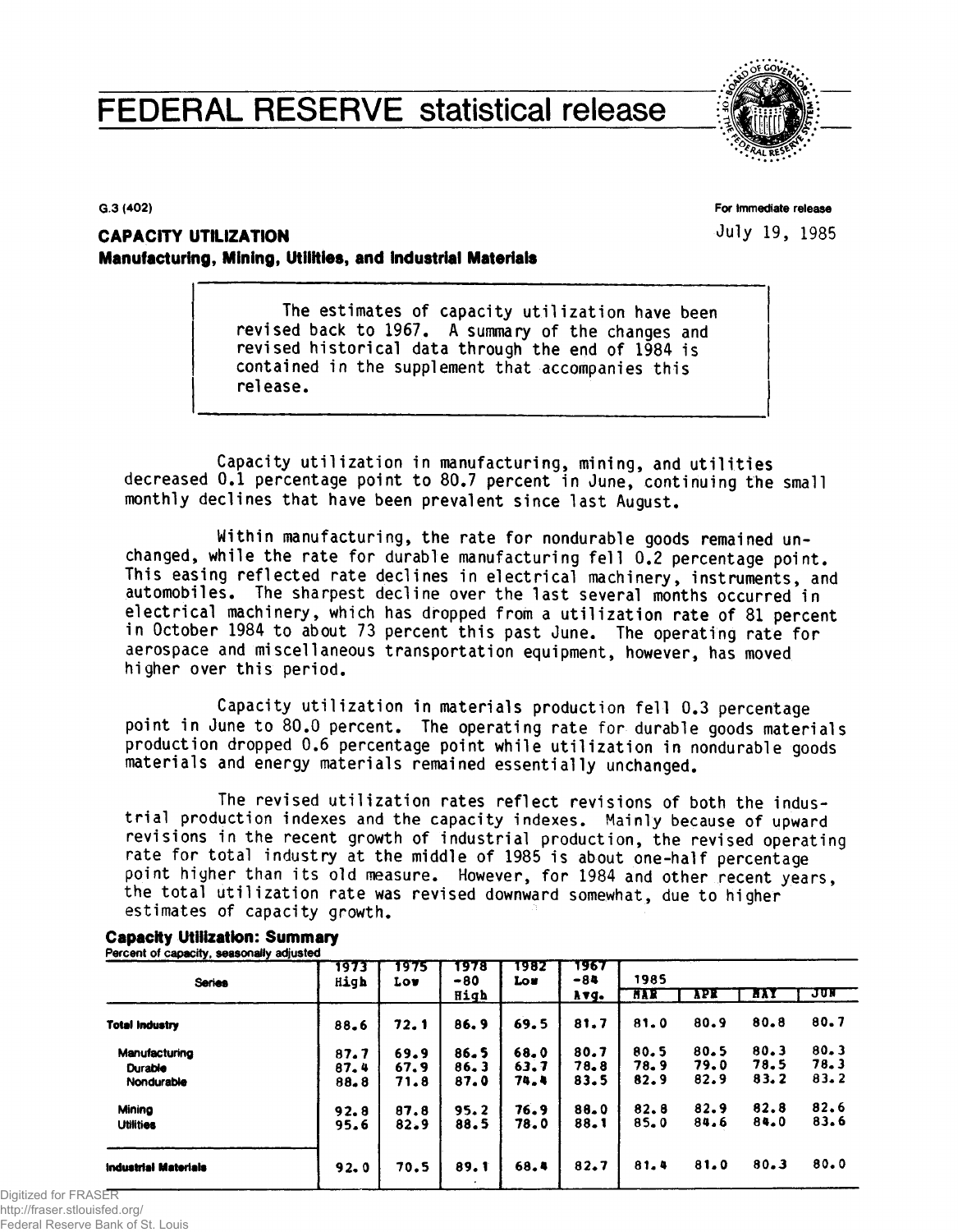## **CAPACITY UTILIZATION**



Digitized for FRASER http://fraser.stlouisfed.org/ Federal Reserve Bank of St. Louis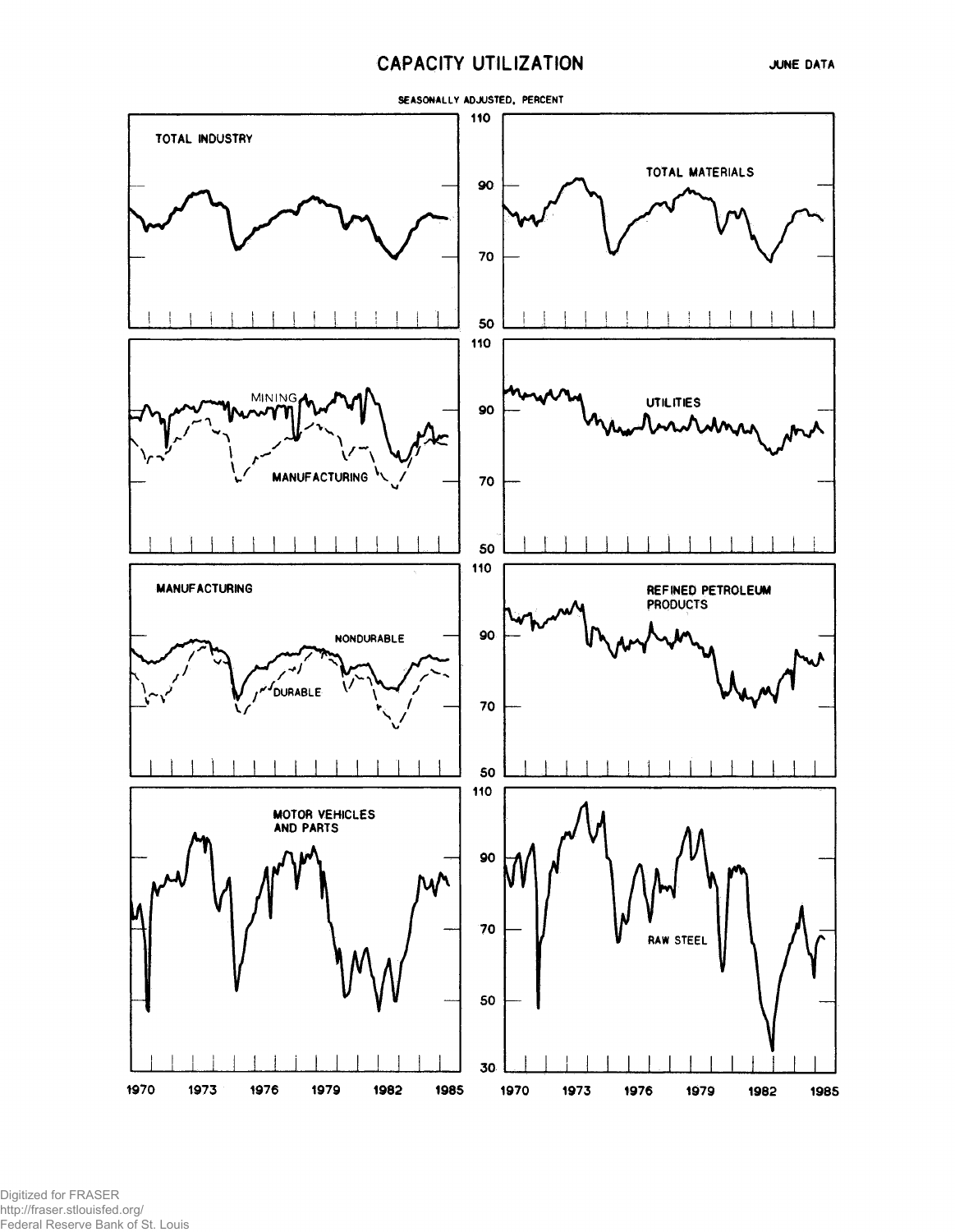### **MANUFACTURING, MINING AND UTILITIES**

#### Table 1

|                                  | 1973 <sub>1</sub> | 1975  | 1978   | 1982   | 1967   | <b>Tear</b> |      |          |                |          |            |            |          |            |          |
|----------------------------------|-------------------|-------|--------|--------|--------|-------------|------|----------|----------------|----------|------------|------------|----------|------------|----------|
| <b>Series</b>                    | High              | Low   | $-80$  | Low    | $-84$  | ago         | 1984 |          |                | 1985     |            |            |          |            |          |
|                                  |                   |       | High   |        | Avg.   | month       | OCT  | NOV      | DEC            | JAN      | <b>FEB</b> | <b>NAR</b> | APR      | <b>HAY</b> | JUN      |
| <b>Total Industry</b>            | 88.61             | 72.11 | 86.91  | 69.51  | 81.71  | 81.61       | 81.1 | 81.3     | $81.11$ $81.1$ |          | 80.9       | 81.0       | 80.9     | $80 - 8$   | $80 - 7$ |
| Manufacturing                    | 87,71             | 69.91 | 86.51  | 68.01  | 30.71  | 81.11       | 81.1 | $81 - 2$ | 80.91          | 80.7     | 80.4       | 80.5       | 80.5     | 80.3       | 80.3     |
| Primary processing               | 91.91             | 68.31 | 89.11  | 65.11  | 81.71  | 81.81       | 81.8 | 81.7     | 80.9181.6      |          | 81.5       | 81.8       | 82.1     | 81.4       | 81.3     |
| Advanced processing              | 86.01             | 71.11 | 85.11  | 69.51  | 80.21  | 80.71       | 80.7 | 80.9     | 80.81          | $80 - 2$ | 79.8       | 79.8       | 79.8     | 79.9       | 79.8     |
| Durable manufacturing            | 87.41             | 67.91 | 86, 31 | 63.71  | 78.81  | 79.01       | 79.5 | 79.5     | 79.3179.3      |          | 78.7       | 78.9       | 79.0     | 78.5       | 78.3     |
| Stone, clay and glass products   | 89.31             | 67.11 | 86.61  | 62.91  | 77.61  | 80.71       | 80.7 | 80.8     | 79.41          | 79.8     | 78.1       | 78.6       | 79.8     | 80.7       |          |
| Primary metals                   | 101.91            | 67.01 | 97.11  | 45.81  | 30.51  | 70.61       | 72.4 | 72.3     | 70.31          | 73.5     | 72.1       | 73.7       | 73.5     | 69.6       | 69.4     |
| fron and steel, subtotal         | 105.81            | 66.61 | 100.31 | 37.61  | 80.11  | 65.21       | 66.7 | 67.1     | 65.41 67.6     |          | 65.4       | 69.9       | 68.8     | 64.5       |          |
| Nonferrous metals, subtotal      | $95 - 61$         | 62.11 | 91.11  | 60.81  | 81.31  | 79.71       | 81.7 | 80.9     | 78.31 82.9     |          | 83.1       | 79.8       | 81.0     | 77.8       |          |
| <b>Fabricated metal products</b> | 85.01             | 64.71 | 87.41  | 61, 31 | 77.71  | 77.81       | 78.8 | 79.3     | 79.61 80.0     |          | 80.8       | 81.6       | 82.0     | 81.5       | 81.5     |
| Nonelectrical machinery          | 89.01             | 68.21 | 86.01  | 62.91  | 78,71  | 77.61       | 77.8 | 77.0     | 76.11 76.0     |          | 75.5       | 76.0       | 77.0     | 76.8       | 77.1     |
| <b>Electrical machinery</b>      | 85.71             | 63.71 | 89.91  | 66.91  | 78.51  | 80.01       | 81.0 | 80.7     | 80.71          | 78.4     | 76,8       | 76.4       | 74.2     | 73.9       | 73.2     |
| Motor vehicles and parts         | 97.11             | 52.71 | 93.31  | 47.01  | 77.61  | 81.51       | 79.3 | 82.3     | 83.51          | 85.8     | 85.0       | 83.8       | 84.7     | 82.6       | 82.1     |
| <b>Automobiles</b>               | 99.61             | 44.41 | 93.31  | 36.61  | 76.41  | 78.61       | 70.4 | 75.3     | 80.21 85.6     |          | 83.7       | 83.8       | 82.8     | 80.5       | 79.2     |
| Aerospace and misc. trans. eqp.  | 77.01             | 69.61 | 87.11  | 70.71  | 76.21  | 76.01       | 78.3 | 78.4     | 79.41 80.3     |          | 80.8       | 82.2       | 82.4     | 83.3       | 84.0     |
| Instruments                      | 89.21             | 74.91 | 88.91  | 77.81  | 83.41  | 85.51       | 84.6 | 84.4     | 84.31          | 83.8     | 83.5       | 83.4       | 82.8     | 83.1       | 82.4     |
| Other durables                   | 37.71             | 69.01 | 81,01  | 69.11  | 81,71  | 83.81       | 83.8 | 83.6     | 83.11          | 82.6     | 82.3       | 82.2       | 83.2     | 83.4       | 83.0     |
| Nondurable manufacturing         | 88.81             | 71.81 | 87.01  | 74.41  | 83,51  | 84, 11      | 83.4 | 83.6     | 83.11 82.8     |          | 83.0       | 82.9       | 82.9     | $83 - 2$   | 83.2     |
| Food and kindred products        | 85.81             | 77.61 | 85.11  | 76.51  | 82.51  | 80.21       | 80.3 | 79.8     | 79.81          | 79.1     | 79.6       | 78.8       | 80.0     | 80.0       |          |
| Textile mill products            | 92,11             | 58.91 | 88,31  | 70.61  | 84.51  | 86.21       | 82.2 | 79.5     | 77.51          | 76.5     | 80.5       | 81.1       | 81.3     | 80.3       |          |
| Paper and products               | 95.61             | 67.71 | 92.71  | 80.81  | 88, 21 | 93.21       | 92.9 | 92,8     | 93.41          | 92.9     | 91.3       | 91.5       | $90 - 2$ | 89.9       |          |
| Chemicals and products           | 88.61             | 69.21 | 82.91  | 67.61  | 78.71  | 77.21       | 77.5 | 77.8     | 77.11 78.4     |          | 78.4       | 78.7       | 77.9     | 78.2       |          |
| Petroleum products               | 99.61             | 83.71 | 91.71  | 69.71  | 87.91  | 84, 11      | 82.0 | 83.1     | 81.81 81.4     |          | 81.5       | 82.4       | 85.1     | 83.6       | 83.1     |
| Rubber and plastics products     | 97.51             | 59.51 | 89.41  | 71.21  | 84.51  | 89.91       | 89.4 | 89.4     | 89.11          | 88.4     | 87.9       | 86.5       | 86.6     | $86 - 6$   |          |
| Other nondurables                | 86.41             | 72.31 | 92.41  | 78.91  | 86.01  | 89.61       | 87.7 | 89.0     | 88.41          | 87,3     | 87.4       | 87.6       | 87.3     | 88.5       | 88.3     |
| Mining                           | 92.81             | 87.81 | 95.21  | 76.91  | 88.01  | 85.51       | 80.6 | 81.7     | 81.71          | 82.9     | 82.1       | 82.8       | 82.9     | $82 - 8$   | 82.6     |
| <b>Utilities</b>                 | 95.61             | 82.91 | 88,51  | 78.01  | 88.11  | 84.21       | 82,4 | 84.3     | 83.81          | 84,7     | 86.7       | 85.0       | 84.6     | 84.0       | 83.6     |
| Electric utilities               | 98.71             | 83.01 | 87.61  | 78.21  | 89.01  | 84.01       | 82.5 | 83.8     | 82.81          | 83.5     | 85.4       | 83.4       | 82.9     | 81.9       | 81.7     |

#### Table 2

# **Output, Capacity, and Capacity Utilization** Quarterly, seasonally adjusted

| Guarterry, Jeasonany aujusted                                                                                                         |            |            | <b>OUTPUT</b>                                                                                                                                                   |            |                |            |    | <b>CAPACITY</b>                                                                                           |            |                                                                                                                                      |                                      |                                                 |                             |                                                                       |                                                                                                |
|---------------------------------------------------------------------------------------------------------------------------------------|------------|------------|-----------------------------------------------------------------------------------------------------------------------------------------------------------------|------------|----------------|------------|----|-----------------------------------------------------------------------------------------------------------|------------|--------------------------------------------------------------------------------------------------------------------------------------|--------------------------------------|-------------------------------------------------|-----------------------------|-----------------------------------------------------------------------|------------------------------------------------------------------------------------------------|
| <b>Series</b>                                                                                                                         | 1984<br>Q2 | 03         | 04                                                                                                                                                              | 1985<br>01 | Q <sub>2</sub> | 1984<br>02 | QЗ | 04                                                                                                        | 1985<br>01 | 02                                                                                                                                   | 1984<br>02                           | Q3                                              | 94                          | 1985<br>$^{\circ}$                                                    | Q <sub>2</sub>                                                                                 |
| <b>Total Industry</b>                                                                                                                 |            |            | 121.5 123.4 123.1 123.8 124.4                                                                                                                                   |            |                |            |    |                                                                                                           |            | 149.5 150.6 151.7 152.8 154.01                                                                                                       | 81.3                                 | 81.9                                            | $81.2$   $81.0$             |                                                                       | 80.8                                                                                           |
| Manufacturing                                                                                                                         |            |            | 123.4 125.6 125.8 126.0 126.8                                                                                                                                   |            |                |            |    |                                                                                                           |            | 152.6 153.9 155.21156.5 157.71                                                                                                       |                                      |                                                 |                             | 80.8 81.6 81.01 80.5                                                  | 80.4                                                                                           |
| Primary processing<br>Advanced processing                                                                                             |            |            | 107.0 107.6 107.01107.5 107.71<br>133.2 136.3 137.01137.1 138.31                                                                                                |            |                |            |    |                                                                                                           |            | 131.0 131.2 131.4 131.6 132.01<br>165.7 167.6 169.6 171.4 173.2                                                                      | 80.4                                 | 81.3                                            | $81.7$ $82.0$ $81.5$ $81.6$ | 80.81 80.0                                                            | 81.6<br>79.8                                                                                   |
| Durable manufacturing<br>Stone, clay and glass products<br>Primary metals<br>Iron and steel, subtotal                                 |            |            | 123.9 127.1 127.31127.7 128.11<br>112.5 113.4 112.91111.5<br>$82.4$ $82.5$ $80.2$ $81.2$ $78.4$<br>$73.8$ $72.4$ $70.41$ $70.9$                                 |            |                |            |    | 139.1 139.9 140.6 141.4<br>109.5 107.7 106.01104.8                                                        |            | 157.3 158.8 160.31161.7 163.11<br>$114.2$ 113.1 111.9   111.1 110.8                                                                  | 67.4                                 | 78.8 80.0<br>80.9 81.0<br>$72.2$ $73.0$<br>67.2 | 79.41 79.0                  | $80.31$ 78.8<br>71.71 73.1<br>66.41 67.6                              | 78.6<br>70.8                                                                                   |
| Nonferrous metals, subtotal<br><b>Fabricated metal products</b><br>Nonelectrical machinery<br><b>Electrical machinery</b>             |            | 98.9 101.7 | 102.2 104.2 105.41107.5 108.81<br>141.5 146.8 145.61145.5 149.51<br>169.9 176.1 179.21174.1 168.61<br>103.8 106.1 106.71112.3 111.31                            | 98.81100.7 |                |            |    | 123.2 123.1 123.01123.0                                                                                   |            | 132.7 132.8 132.91133.1 133.21<br>184.4 186.8 189.31191.8 194.31<br>212.7 217.2 221.71225.5 228.51<br>127.4 129.1 130.71132.3 133.91 | 80.3<br>77.0<br>76.7<br>79.9<br>81.4 | 82.6<br>78.4<br>78.6<br>81.0<br>82.2            |                             | 80.3181.9<br>79.3180.8<br>76.91 75.9<br>$80.81$ $77.2$<br>81.7184.9   | 81.7<br>.76.9<br>73.8<br>83.1                                                                  |
| Motor vehicles and parts<br><b>Automobiles</b><br>Aerospace and misc. trans. eqp.<br><b>Instruments</b><br>Other durables             |            |            | 104.2 100.7 101.91115.9 112.51<br>122.8 126.8 127.91131.8 135.51<br>136.3 139.8 138.71138.8 139.01<br>119.8 121.1 121.21120.5 122.61                            |            |                |            |    |                                                                                                           |            | 131.0 133.2 135.31137.3 139.21<br>162.4 162.4 162.5 162.6 162.8<br>161.0 162.6 164.31166.0 167.91<br>143.0 144.0 145.11146.2 147.41  | 79.5<br>75.6<br>84.7<br>83.8         | 75.7<br>78.1<br>86.0<br>84.0                    |                             | 75.31 84.4<br>78.71 81.1<br>$84.41$ $83.6$<br>83.51 82.4              | 80.8<br>83.2<br>82.8<br>83.2                                                                   |
| Nondurable manufacturing<br>Food and kindred products<br><b>Textile mill products</b><br>Paper and products<br>Chemicals and products |            |            | 122.4 123.4 123.5 123.6 124.8<br>127.0 127.9 128.91128.7<br>$106.3$ $103.3$ $97.41$ $97.2$<br>$127.0$ $128.4$ $128.01127.2$<br>$120.5$ $123.0$ $123.7$ $1126.0$ |            |                |            |    | 158.3 159.8 161.21162.6<br>121.8 122.0 122.21122.4<br>136.2 136.9 137.61 138.4<br>158.0 158.8 159.71160.6 |            | 146.1 147.1 148.11149.2 150.21                                                                                                       | 83.8<br>80.2<br>87.3<br>93.2<br>76.3 | 83.9<br>80.1<br>84.7<br>93.8<br>77.5            |                             | 83.41 82.9<br>80.01 79.2<br>$79.71$ $79.4$<br>93.01 91.9<br>77.5178.5 | 83.1                                                                                           |
| Petroleum products<br>Rubber and plastics products<br>Other nondurables                                                               |            |            | $88.5$ $86.8$ $85.41$ $84.3$<br>142.8 144.9 146.4 145.3<br>125.5 126.0 126.5 126.3 128.3                                                                        |            | 85.91          |            |    | 160.5 162.2 163.91165.8                                                                                   |            | 105.4 104.6 103.8 103.0 102.3<br>140.3 141.7 143.11144.5 145.81                                                                      | 83.9<br>89.0<br>89.5                 | 82.9<br>89.3<br>88.9                            |                             | 82.3181.8<br>89.3187.6<br>88.41 87.4                                  | 83.9<br>88.0                                                                                   |
| Mining                                                                                                                                |            |            | $111.7$ $113.8$ $108.3$ $110.1$ $110.6$                                                                                                                         |            |                |            |    |                                                                                                           |            | 132.6 132.9 133.1 133.4 133.6                                                                                                        |                                      |                                                 |                             | 84.2 85.6 81.31 82.6 82.8                                             |                                                                                                |
| <b>Utilities</b><br><b>Electric utilities</b>                                                                                         |            |            | 111.4 109.8 111.11114.2 113.11<br>117.6 116.3 117.7 120.1 118.41                                                                                                |            |                |            |    |                                                                                                           |            | 132.2 132.6 133.0 133.7 134.51<br>140.3 141.0 141.7 142.8 144.21                                                                     |                                      | $83.8$ $82.5$                                   |                             | 84.3 82.8 83.5  85.5 84.1<br>83.0184.1                                | 82.2                                                                                           |
| Note, Data for output are percentages of 1977 output as shown in the Federal Reserve's season-                                        |            |            |                                                                                                                                                                 |            |                |            |    |                                                                                                           |            |                                                                                                                                      |                                      |                                                 |                             |                                                                       | 1977 actual output. Capacity utilization percentages are calculated as ratios of production to |

**1**<br> **Note.** Data for output are percentages of 1977 output as shown in the Federal Reserve's season-<br>ally adjusted indexes of industrial production. Capacity is also expressed as a percentage of

capacity.